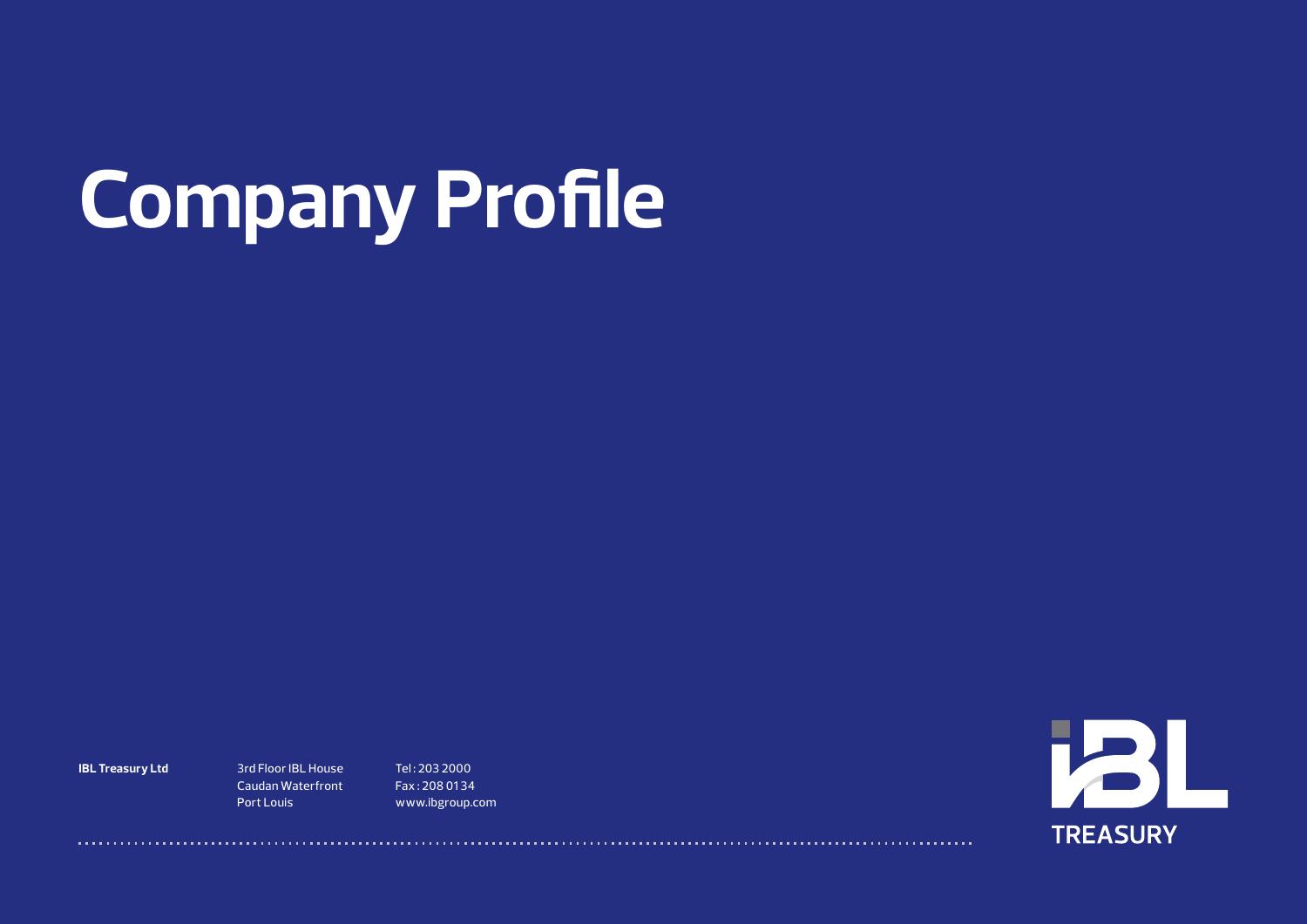Established in 2002, IBL Treasury Ltd ("IBL TL"), a fully-owned subsidiary of IBL Ltd, acts principally as the Treasury Management Unit for Companies that are part of the IBL Group, under "Treasury Management License" issued by the Financial Services Commission (FSC).

IBL TL's team assists Group Client Companies with the following:

- Treasury Management (Cash Management & Foreign Exchange negotiation services)
- Treasury Advisory Services (namely financial risks management & corporate strategy services)

## *Who we are* **<b>Organisational Chart**



**IBL TREASURY**